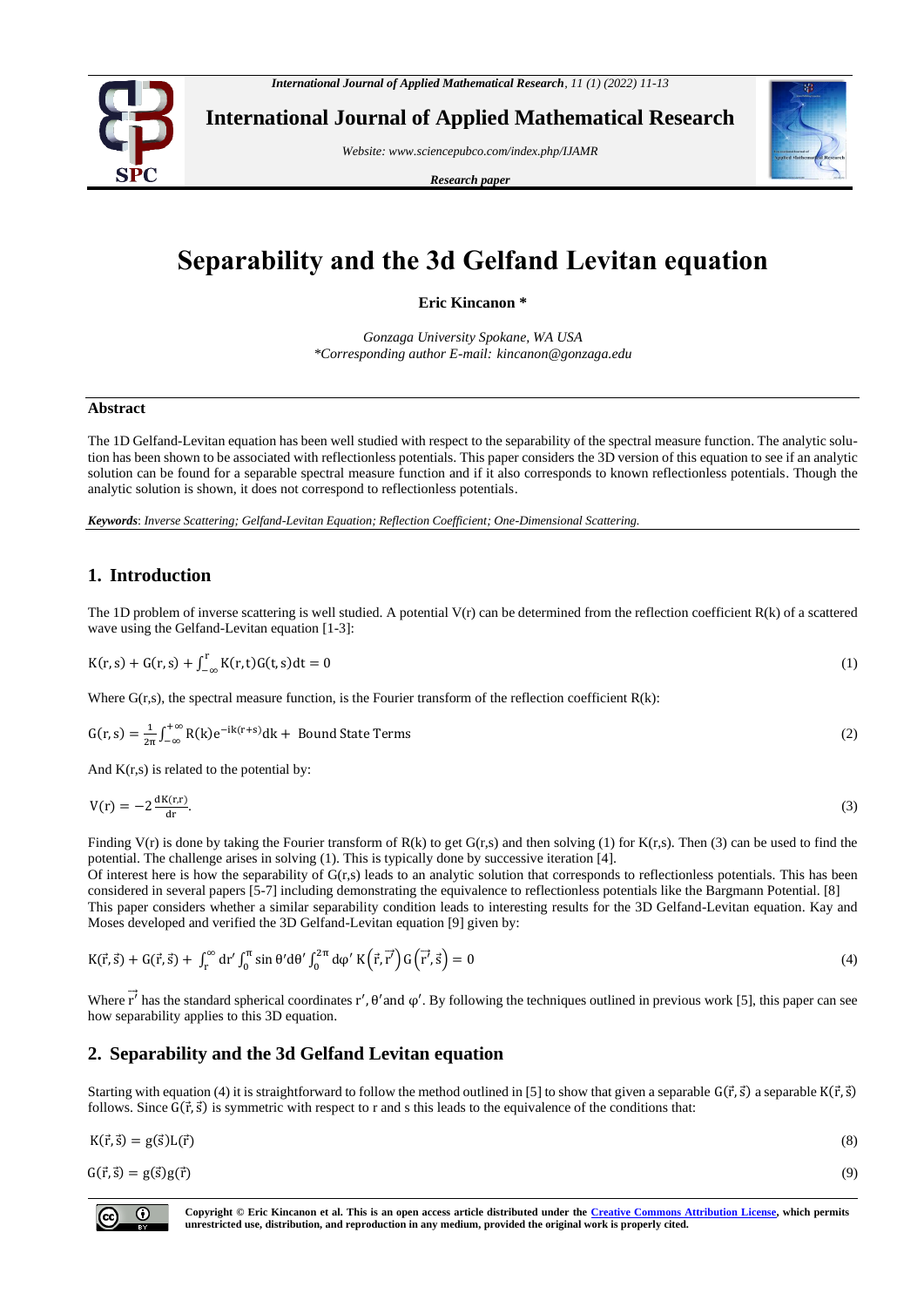Which is the same form as the 1D result. This is not surprising if one considers the forms of equations (1) and (4). However, the form of  $L(\vec{r})$  in (8) is much different from that found for the 1D case. To find  $L(\vec{r})$  consider the 3D relationship between  $K(\vec{r}, \vec{s})$  and the associated potential,  $V(\vec{r})$ . [9] (This relationship is not angle dependent, so the vector notation has been dropped.)

$$
\left[\frac{1}{r^2}\frac{\partial^2}{\partial r^2}r^2 - \frac{1}{s^2}\frac{\partial^2}{\partial s^2}s^2\right]K(r,s) = V(r)K(r,s)
$$
\n(10)

Using equation (8) this becomes:

$$
\left[\frac{1}{r^2}\frac{\partial^2}{\partial r^2}r^2 - \frac{1}{s^2}\frac{\partial^2}{\partial s^2}s^2\right]L(r)g(s) = V(r)L(r)g(s)
$$
\n(11)

Which can be separated to give:

$$
\frac{1}{L(r)}\frac{1}{r^2}\frac{\partial^2}{\partial r^2}r^2L(r) - V(r) = \frac{1}{g(s)}\frac{1}{s^2}\frac{\partial^2}{\partial s^2}S^2g(s)
$$
\n(12)

With the variables separated, and assuming each side is equal to the constant  $c^2$ , one can solve the right had side of (12) to get that:

$$
g(s) = A \frac{e^{cs}}{s^2} + B \frac{e^{-cs}}{s^2}
$$
 (13)

where A and B are constants. As noted by Kay and Moses [9] it must be true that:

$$
\lim_{s \to \infty} K(r, s) = 0 \tag{14}
$$

This, by relation (8), is equivalent to requiring that:

$$
\lim_{s \to \infty} g(s) = 0 \tag{15}
$$

Applying this to equation (13), yields that  $A = 0$ , so:

$$
g(s) = B \frac{e^{-cs}}{s^2} \tag{16}
$$

As shown for the 1D case [5],  $L(r)$  is related to  $g(r)$  by:

$$
L(r) = \frac{-g(r)}{1 + \int_{-\infty}^{r} g^2(t)dt}
$$
(17)

Combining (16) and (17) gives:

$$
L(r) = \frac{-B^{\frac{e^{-cr}}{r^2}}}{1 + \int_{-\infty}^r \frac{e^{-2ct}}{t^4} dt}
$$
(18)

The integral in the denominator can be expressed in terms of the Incomplete Gamma Function, G:

$$
\int_{-\infty}^{r} \frac{e^{-ct}}{t^4} dt = -G(-3, ct) c^3
$$
 (19)

Combining (18) and (19) gives the form of  $L(r)$  and therefore  $K(r,s)$  which would then give  $V(r)$ . This is obviously a complicated potential and, importantly here, does not look like the reflectionless potentials identified in other work. [5, 9]

### **3. Conclusion**

Though the separability techniques used to solve the 1D Gelfand-Levitan equation can be applied to the 3D equation the results have a significant difference. In the case of the 1D equation, separability has been shown to be equivalent to the condition that the potential is reflectionless. In the 3D case, the potential has a much more complicate mathematical form that clearly is not a reflectionless potential. Further research might consider how other techniques used in studying the 1D Gelfand-Levitan equation transfer to the 3D case.

#### **References**

- [1] I.M. Gelfand, B.M. Levitan, On the determination of a differential equation by its spectral function, Dokl. Akad. Nauk. USSR 77 (1951) 557-560.
- [2] I.M. Gelfand, B.M. Levitan, On the determination of a differential equation by its spectral measure function, Izv. Akad. Nauk. SSR 15 (1951) 309- 360.
- [3] K. Chadan, P.C. Sabatier, Inverse Problems in Quantum Scattering Theory, Springer-Verlag, New York, 1977[. https://doi.org/10.1007/978-3-662-](https://doi.org/10.1007/978-3-662-12125-2) [12125-2.](https://doi.org/10.1007/978-3-662-12125-2)
- [4] R. Jost, W. Kohn, On the relation between phase shift energy levels and the potential, Danske Vid. Selsk. Math. Fys. 27 (1953) 3-19.
- [5] Spectral Measure Function Separability and Reflectionless Potentials," Eric Kincanon, Applied Mathematics and Computation, Vol 123, No 3, 409- 412. [https://doi.org/10.1016/S0096-3003\(00\)00086-2.](https://doi.org/10.1016/S0096-3003(00)00086-2)
- [6] A Method to Construct Reflectionless Potentials," Eric Kincanon, Vol 165, No 3, 565-569, Applied Mathematics and Computation, (June 2005). [https://doi.org/10.1016/j.amc.2004.04.075.](https://doi.org/10.1016/j.amc.2004.04.075)